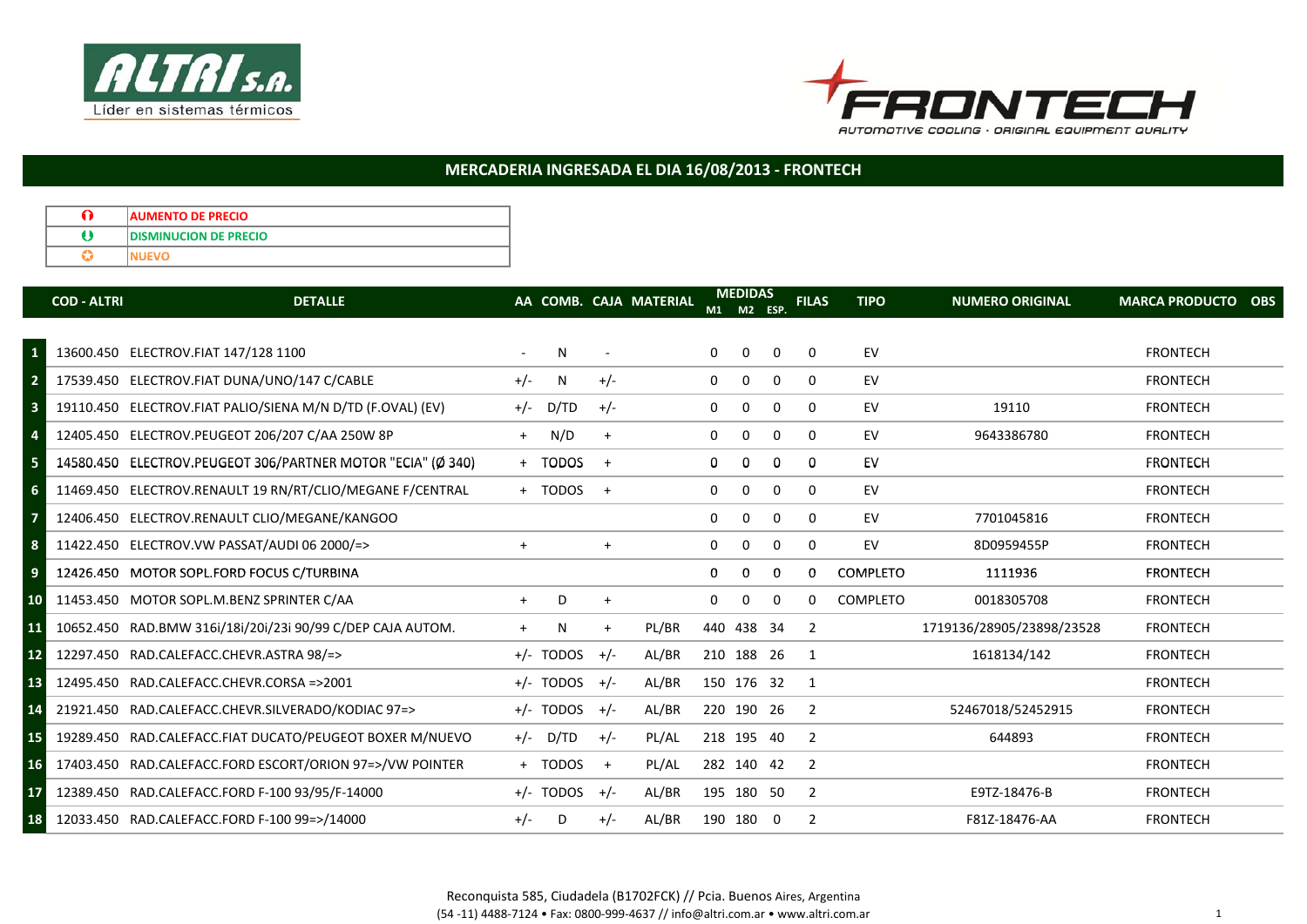



|                 | <b>COD - ALTRI</b> | <b>DETALLE</b>                                               |           |                   |                | AA COMB. CAJA MATERIAL | <b>MEDIDAS</b><br>M1 M2 ESP. | <b>FILAS</b>             | <b>TIPO</b> | <b>NUMERO ORIGINAL</b> | <b>MARCA PRODUCTO OBS</b> |           |
|-----------------|--------------------|--------------------------------------------------------------|-----------|-------------------|----------------|------------------------|------------------------------|--------------------------|-------------|------------------------|---------------------------|-----------|
| 19              |                    | 19665.450 RAD.CALEFACC.FORD FOCUS                            |           | $+/-$ TODOS $+/-$ |                | AL/BR                  | 200 180 42                   | 2                        |             | YS4Z-18476-A/1062254   | <b>FRONTECH</b>           |           |
| 20              |                    | 18836.450 RAD.CALEFACC.FORD RANGER 97=>                      |           | +/- TODOS         | $+/-$          | AL/BR                  | 188 142 42                   | 2                        |             | F87H18476AA            | <b>FRONTECH</b>           |           |
| 21              |                    | 12348.450 RAD.CALEFACC.FORD SIERRA                           | $+/-$     | N                 | $+/-$          | PL/AL                  | 245 134 42                   | 2                        |             | 85GG18B539CB/1652127   | <b>FRONTECH</b>           |           |
| 22              |                    | 12401.450 RAD.CALEFACC.HYUNDAI ACCENT/ELANTRA 94/02          |           | $+/-$ TODOS       | $+/-$          | AL/BR                  | 167 165 26                   | $\overline{1}$           |             | 97221-22000            | <b>FRONTECH</b>           |           |
| 23              |                    | 12398.450 RAD.CALEFACC.MITSUBISHI LANCER                     | $\ddot{}$ | Ν                 | $+$            | AL/BR                  | 182 174 34                   | 2                        |             |                        | <b>FRONTECH</b>           |           |
| 24              |                    | 19290.450 RAD.CALEFACC.PEUGEOT 106/CITROEN AX                | $+/-$     | N/D               | $+/-$          | PL/AL                  | 235 135 40                   | 2                        |             | 644875                 | <b>FRONTECH</b>           |           |
| 25              |                    | 10413.450 RAD.CALEFACC.PEUGEOT 205 C/TUBOS                   | $+/-$     | N/D               | $+/-$          | PL/AL                  | 236 140 42                   | $\overline{2}$           |             |                        | <b>FRONTECH</b>           |           |
| 26              |                    | 10936.450 RAD.CALEFACC.PEUGEOT 306/PARTNER/BERLINGO (BEHR)   |           | $+/-$ TODOS       | $+/-$          | PL/AL                  | 250 150 40                   | $\overline{2}$           |             | 644881/6448C8          | <b>FRONTECH</b>           |           |
| 27              |                    | 12347.450 RAD.CALEFACC.PEUGEOT 307/CITROEN C4 C/BRIDA REDOND | $+/-$     |                   | $+/-$          | PL/AL                  | 247 134 42                   | $\overline{2}$           |             | 6448N5                 | <b>FRONTECH</b>           |           |
|                 |                    |                                                              |           |                   |                |                        |                              |                          |             |                        |                           |           |
| 28              |                    | 10229.450 RAD.CALEFACC.RENAULT 12 (ALUMINIO)                 | $+/-$     | N                 | $+/-$          | PL/AL                  | 780 48 20                    | $\overline{2}$           |             | 7702061932             | <b>FRONTECH</b>           |           |
| 29              |                    | 10228.450 RAD.CALEFACC.RENAULT 9/11/EXPRESS                  |           | $+/-$ TODOS       | $+/-$          | PL/AL                  | 210 157 40                   | $\overline{2}$           |             | 7701027078             | <b>FRONTECH</b>           |           |
| 30 <sup>°</sup> | 12351.450          | RAD.CALEFACC.RENAULT KANGOO 02=>                             | $+/-$     |                   | $+/-$          | PL/AL                  | 234 157 40                   | $\overline{2}$           |             | 7701205538             | <b>FRONTECH</b>           |           |
| 31              |                    | 12298.450 RAD.CALEFACC.RENAULT MEGANE/SCENIC II 05           |           | $+/-$ TODOS       | $+/-$          | PL/BR                  | 220 148 42                   | $\overline{1}$           |             | 7701207712             | <b>FRONTECH</b>           |           |
| 32              |                    | 12352.450 RAD.CALEFACC.RENAULT SCENIC                        | $+/-$     |                   | $+/-$          | PL/AL                  | 260 157 42                   | $\overline{2}$           |             | 7701205451             | <b>FRONTECH</b>           |           |
| 33              |                    | 13006.450 RAD.CALEFACC.SCANIA T-112/R-112                    |           | $+/-$ TODOS       | $+/-$          | AL/BR                  | 300 218 32 1                 |                          |             | 1331928/283414         | <b>FRONTECH</b>           | $\bullet$ |
| 34              |                    | 21371.450 RAD.CALEFACC.VW POLO/GOLF/AUDI                     | $+/-$     | N/D               | $+/-$          | PL/AL                  | 235 155 40                   | $\overline{\phantom{0}}$ |             | 191819031F             | <b>FRONTECH</b>           |           |
| 35              |                    | 12698.450 RAD.CHEVR.AVEO G3 2010/=> "FRONTECH"               | $\ddot{}$ | N                 | $+$            | PL/BR                  | 596 418 16                   | $\overline{0}$           |             | 96817887-F             | <b>FRONTECH</b>           |           |
| 36              |                    | 12544.450 RAD.CHEVR.SPARK 1.0 2008=>                         | $\ddot{}$ | N                 | $\ddot{}$      | PL/AL                  | 450 320 24                   | 2                        |             | 96591475-F             | <b>FRONTECH</b>           |           |
| 37 <sup>1</sup> |                    | 13016.450 RAD.CHEVR.SPARK M/N                                | $+$       | N                 | $+$            | AL/BR                  | 450 388 16                   | $\blacksquare$ 1         |             | 96884450               | <b>FRONTECH</b>           | $\bullet$ |
| 38              |                    | 21385.450 RAD.DAEWOO ESPERO 1.8 94/97                        |           | $+/-$ TODOS       | $+/-$          | PL/AL                  | 630 390 25                   | - 2                      |             | 96143947               | <b>FRONTECH</b>           |           |
| 39              |                    | 21379.450 RAD. FIAT PALIO FIRE/IDEA/STRADA 00=> S/AA C/TAP   |           | N                 | $\blacksquare$ | PL/AL                  | 520 375 26                   | - 2                      |             | 46779392               | <b>FRONTECH</b>           |           |
| 40              |                    | 12289.450 RAD.IVECO DAILY 2.8 TD 01=>                        | $+$       | D                 | $+$            | PL/AL                  | 625 440 34                   | -2                       |             | 938280088/93818439     | <b>FRONTECH</b>           |           |
| 41              |                    | 19732.450 RAD.IVECO DAILY III C/BULBO                        | $+/-$     | TD                | $+/-$          | PL/AL                  | 641 488 34                   | 2                        |             | 93824070               | <b>FRONTECH</b>           |           |